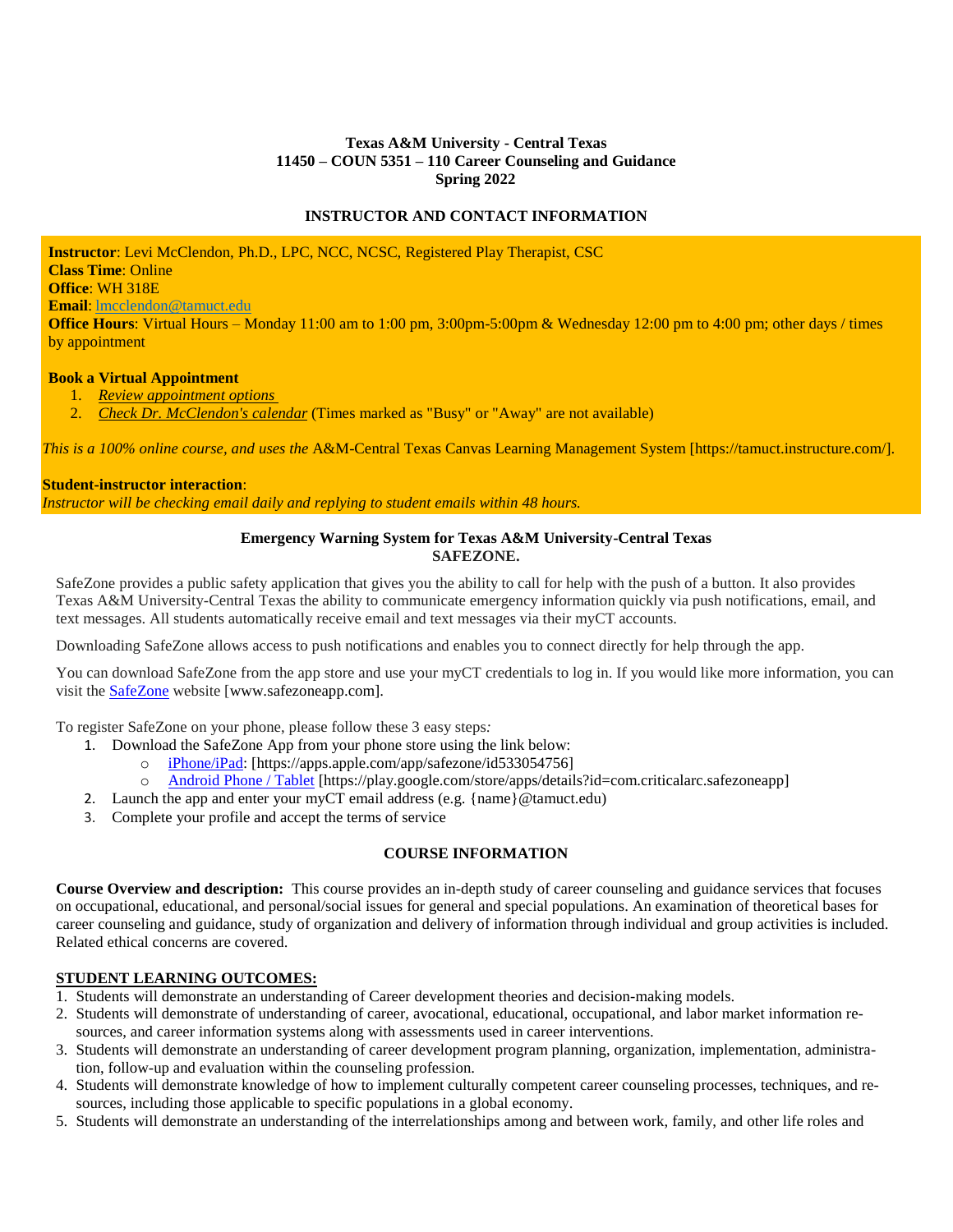factors, including the role of multicultural issues in career development.

# In accordance with CACREP best practices standards for all counselors-in-training development, the following areas will be **promoted in this course:**

### **(IIF4: Career Development)-** Studies that provide an understanding of career development and related life factors, including all of the following:

| <b>CACREP</b> Standard               |                                                                                                                                                                                           | <b>Activity</b>                                           | <b>SLOs</b>      |
|--------------------------------------|-------------------------------------------------------------------------------------------------------------------------------------------------------------------------------------------|-----------------------------------------------------------|------------------|
| <b>Common Core for all students:</b> |                                                                                                                                                                                           |                                                           |                  |
| a.                                   | Ethical standards of profes-<br>sional organizations and cre-<br>dentialing bodies, and appli-<br>cations of ethical and legal<br>considerations in profes-<br>sional counseling (IIF1i); | Career Development & Counseling Theory Video Presentation | SLO <sub>3</sub> |
| a.                                   | Current labor market infor-<br>mation relevant to opportuni-<br>ties for practice within the<br>counseling profession<br>(IF1h);                                                          | Career Technology Resource Evaluation                     | SLO <sub>2</sub> |
| b.                                   | multicultural and pluralistic<br>characteristics within and<br>among diverse groups nation-<br>ally and internationally<br>(IIF2a):                                                       | Career Development Program Proposal                       | SLO <sub>4</sub> |
| c.                                   | multicultural counseling<br>competencies (IIF2c);                                                                                                                                         | Career Development Program Proposal                       | SLO <sub>4</sub> |
| d.                                   | effects of power and privi-<br>leged for counselors and cli-<br>ents (IIF2e);                                                                                                             | Autobiography                                             | SLO <sub>5</sub> |
| e.                                   | strategies for identifying and<br>eliminating barriers, preju-<br>dices, and processes of inten-<br>tional and unintentional op-<br>pression and discrimination<br>(IIF2h);               | Career Development Program Proposal                       | SLO <sub>4</sub> |
| f.                                   | Career development theories<br>and decision-making models<br>(IIF4a);                                                                                                                     | Career Development & Counseling Theory Video Presentation | SLO <sub>4</sub> |
| f.                                   | Approaches for conceptualiz-<br>ing the interrelationships<br>among and between work,<br>mental well-being, relation-<br>ships, and other life roles and<br>factors(IIF4b);               | Career Development & Counseling Theory Video Presentation | SLO <sub>3</sub> |
| g.                                   | Career, avocational, educa-<br>tional, occupational, and la-<br>bor market information re-<br>sources, and career infor-<br>mation systems (IIF4c);                                       | Career Technology Resource Evaluation                     | SLO <sub>2</sub> |
| g.                                   | Approaches for assessing the<br>conditions of the work envi-<br>ronment on clients' life expe-<br>riences (IIF4d);                                                                        | Career Development & Counseling Theory Video Presentation | SLO <sub>3</sub> |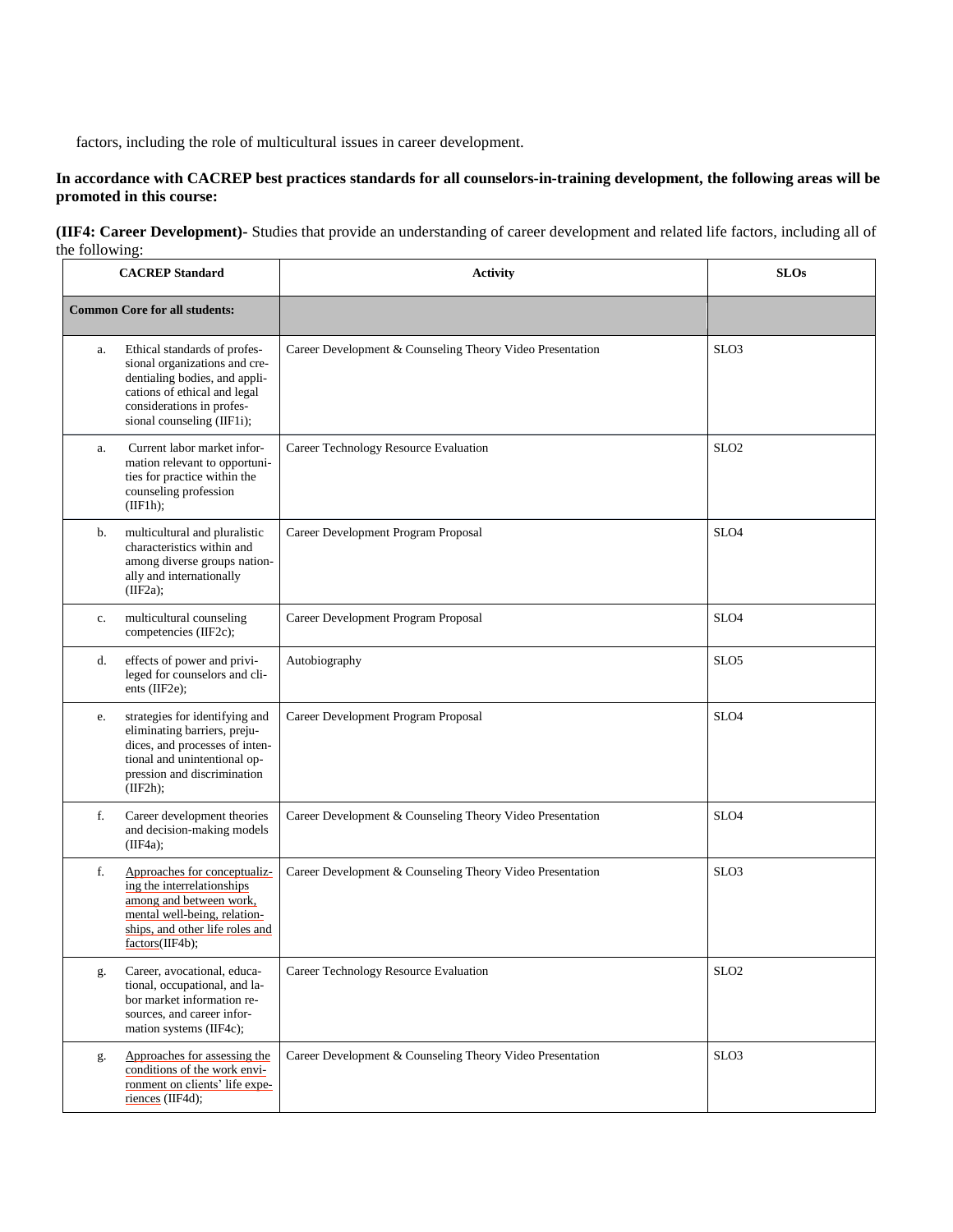| h.                                                                    | Strategies for assessing abili-<br>ties, interests, values, person-<br>ality and other factors that<br>contribute to career develop-<br>ment (IIF4e);                                                         | Career Autobiography                                                                 | SLO <sub>4</sub> |
|-----------------------------------------------------------------------|---------------------------------------------------------------------------------------------------------------------------------------------------------------------------------------------------------------|--------------------------------------------------------------------------------------|------------------|
| h.                                                                    | Career development program<br>planning, organization, im-<br>plementation, administration,<br>and evaluation (IIF4f);                                                                                         | Career Development Program Proposal                                                  | SLO <sub>4</sub> |
| i.                                                                    | Strategies for facilitating cli-<br>ent skills development for ca-<br>reer, educational, and life-<br>work planning and manage-<br>ment (IIF4h);                                                              | Career Development & Counseling Theory Video Presentation                            | SLO <sub>4</sub> |
| k.                                                                    | Methods of identifying and<br>using assessment tools and<br>techniques relevant to career<br>planning and decision mak-<br>ing (IIF4i); and                                                                   | Career Development & Counseling Theory Video Presentation                            | SLO <sub>3</sub> |
| 1.                                                                    | Ethical and culturally rele-<br>vant strategies for addressing<br>career development (IIF4j).                                                                                                                 | Career Development & Counseling Theory Video Presentation                            | SLO <sub>3</sub> |
| 1.                                                                    | Strategies for advocating for<br>diverse clients' career and<br>educational development and<br>employment opportunities in<br>a global economy (IIF4g).                                                       | Career Development Program Proposal                                                  | SLO <sub>4</sub> |
| 1.                                                                    | Use of assessments relevant<br>to academic/educational, ca-<br>reer, personal, and social de-<br>velopment and use of symp-<br>toms checklists, personality<br>and psychological testing<br>(IIF7 $i \& k$ ). | Career Development & Counseling Theory Video Presentation<br>Career Autobiography    | SLO <sub>3</sub> |
| 1.                                                                    | the importance of research in<br>advancing the counseling<br>profession (IIF8a).                                                                                                                              | Career Development & Counseling Theory Video Presentation                            | SLO1             |
| 1.                                                                    | identification of evidence<br>based practices and needs as-<br>sessments (IIF8b $&c$ ).                                                                                                                       | Career Development & Counseling Theory Video Presentation                            | SLO1             |
| <b>Standards for Clinical mental Health</b><br><b>Counselor track</b> |                                                                                                                                                                                                               |                                                                                      |                  |
| 1.                                                                    | Roles and settings of clinical<br>mental health counselors (CMHC:5C2a)                                                                                                                                        | <b>Discussion Posts</b><br>Career Development & Counseling Theory Video Presentation | SLO <sub>3</sub> |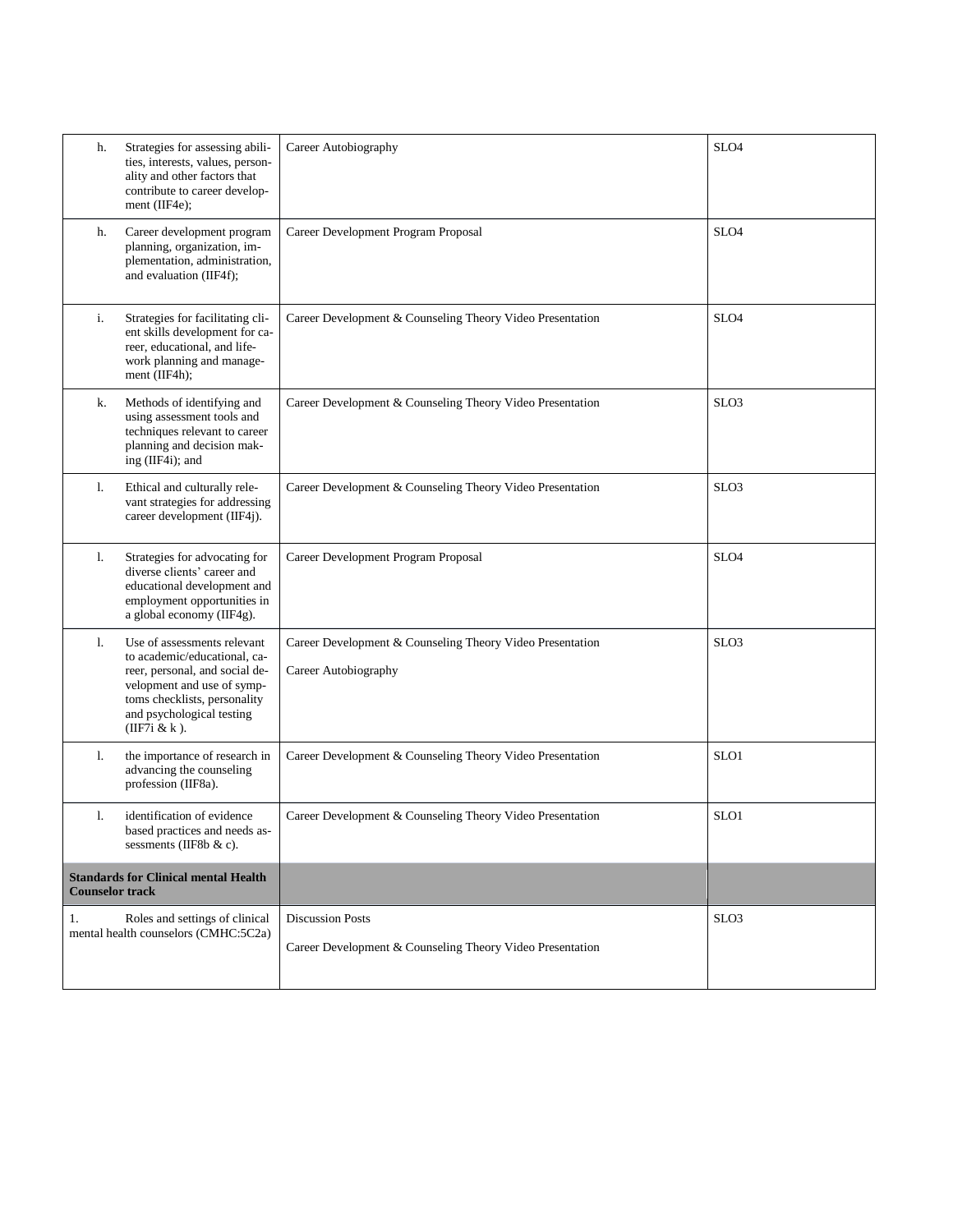#### **A&M Central Texas School Counselor Certification Preparation Program:**

*Students seeking school counselor certification must be admitted into the school counseling program (separate application process) for this course to count towards meeting certification standards.* 

*In accordance with Texas Administrative Code 239.15, Standards for School Counselor Certificate, students enrolled in the school counselor certification program will meet the following learner standards:* 

| <b>Student Learning Outcomes</b>                                                                                                                    | TAC 239.15 School Counselor Certificate Learner Standards                                                                                                  | <b>Assignment</b>                                              |
|-----------------------------------------------------------------------------------------------------------------------------------------------------|------------------------------------------------------------------------------------------------------------------------------------------------------------|----------------------------------------------------------------|
| Career development theories<br>and decision-making models<br>(IIF4a):                                                                               | Standard I. Learner-Centered Knowledge: (3) career development theo-<br>ries and practices                                                                 | Career Development & Counsel-<br>ing Theory Video Presentation |
| Strategies for facilitating cli-<br>ent skills development for ca-<br>reer, educational, and life-<br>work planning and manage-<br>ment $(IIF4h)$ : | Standard I. Learner-Centered Knowledge: (8) learners' developmental<br>characteristics and needs and their relevance to educational and career<br>choices: | Career Development & Counsel-<br>ing Theory Video Presentation |

### **Required Reading and Textbook(s):**

Niles, S. G. & Harris-Bowlsbey, J. H. (2022). *Career Development Interventions in the 21st Century. (6 th ed*. Pearson Education, Inc).

American Psychological Association. (2020). *Publication manual of the American Psychological Association. (*7 th ed.): Author.

Other readings as assigned and supplied by professor

# **COURSE REQUIREMENTS/METHODS OF EVALUATION EMPLOYED**

**Discussion Posts** (5 x 3 points = 15 points): Students will participate in 5 discussion board posts. Students will respond to 1 of the main discussion board questions posted by the instructor. Responses should be 2-3 paragraphs in length and evidence understanding of the assigned reading. Additionally, students will respond to 1 of their classmate's discussion board posts. These responses should be at least 1 paragraph in length. *All students are expected to respond in a respectful and professional manner.*

**Career Development and Counseling Theory Video Presentation** (30 points): You are required to complete a video presentation on a career topic of interest that is related to the material covered in this class. Examples of career topics may include: career counseling with students; multicultural career counseling, dual career couples/families; work – family interface; career change; retirement; career satisfaction; career decision making; online career assessments; and negotiating practices. You will be expected to provide the instructor an outline/handout and a reference list in **APA format**. Your presentation should be approximately **20 minutes** in length and include the following:

- relevant contributors to the career theory;
- important concepts, terms, themes, and ethical considerations related to the career theory;
- the career counseling applications of this theory;
- current research in the area (minimum of 8 journal articles);
- an effective career technique and/or assessment derived from the career theory;
- an experiential component in which an applied career intervention or technique is explained and demonstrated.

**Career Technology Resource Evaluation** (10 points): Students will review one (1) online resource for career intervention and planning. This assignment *does not* have to follow APA formatting (this is the only assignment that will not follow APA formatting). Students can complete the assignment using bullet points. Students must address the following points:

- Name of the resource (including hyperlink)
- Owner of the resource
- Purpose of the resource
- Client-base for the resource (population best likely to serve)
- Content available on the resource website
- Online inventories available to the user on the resource website
- Quality and comprehensiveness of the resource
- Ease of searching/maneuvering through links within the resource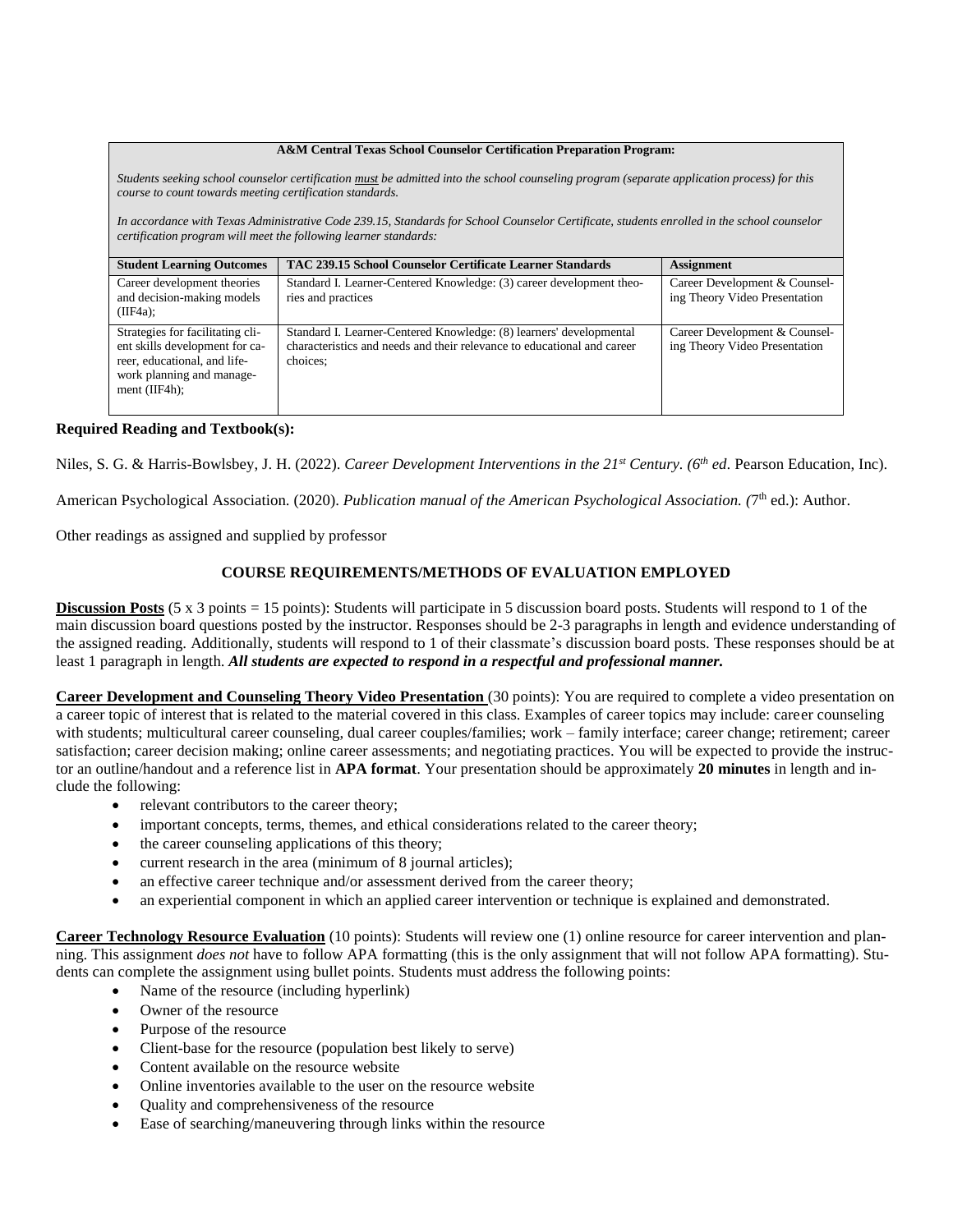- User-friendliness and appeal of the resource
- Summarization/Recommendation of resource

# **Career Development Program Proposal** (15 points)**:** Students will work to design a career development program for a hypothetical agency, school, or counseling center. Students will complete the following:

- Define the target population and its characteristics
- Determine the needs of the target population
- Write measurable objectives to meet the needs (minimum of 3)
- Determine how to deliver the career planning services
- Determine the content of the program
- Determine the cost of the program
- Begin to promote and explain your services
- Start promoting and delivering the full-blown program of services
- Evaluate the program (measurable)
- Treat this as a formal proposal follow APA formatting.

**Career Autobiography** (15 points**):** Students will complete online inventories in which skills and interests are assessed. Following completion of these 3 inventories, students will then be asked to write a Career Autobiography paper (**follow APA formatting**) using results from these 3 inventories. The Career Autobiography is an integrative learning activity designed to help students incorporate personal understanding of content and experiences learned across the semester. The paper should be drafted as an insight-oriented document with sufficient professional and academic components to show applied learning of course content. The paper is expected to be 5-6 pages in length, following **APA formatting**. The autobiography must include the following:

- A discussion of your background and significant life events. Include family background, careers you thought about as a child, how and why you decided to attend TAMUCT, etc.
- Consideration of how your experiences to date, including work experience and extracurricular activities, have influenced your past or present education and career plans.
- A review of the relationship between your life/career plans and information from this course. Discuss how well your assessment results from various inventories "fit" you. Do you agree with your results? Why or why not? What did you learn about your decision-making style and how does it affect your career vision?
- Which career theories apply to you? How?
- A brief review of your present situation concerning your academic and career plan. Also, review possible future directions, including changes in career direction.

**Quizzes** (5 x 3 points = 15 points)**:** Students will be responsible for completing 5 quizzes over the semester based on assigned weekly readings.

**Alternative Assignment (3 points)**: APA formatting is required throughout this course and other courses in the CMHC program. Students can earn 3 points this semester by visiting the **University Writing Center** with a rough draft of a paper and meet with a **UWC** tutor to review APA formatting and professional writing techniques. These points can be used in lieu of a discussion post or quiz. To receive credit for one discussion post or quiz (3 points), the student must email the instructor with the date, time, and name of tutor they met with at the UWC and the rough draft that was reviewed. <https://www.tamuct.edu/coas/coas-special-topics/uwc.html>

# UWC's synchronous online writing tutoring services:

The UWC is continuing to expand synchronous online writing tutoring this semester. Using WCOnline, students can work with trained UWC tutors via video and/or text chat from the comfort of their own homes! During the Spring 2022 semester, a tutor trained to conduct synchronous online writing tutoring sessions will be available almost every hour the UWC is open (excluding Mondays from 12:00-2:00 p.m.).

# **Grading Criteria and Conversion**

Grades will be determined by how many points are earned over the semester. The menu of evaluations and their points appears next:

# **Nature of Activity Point Potential**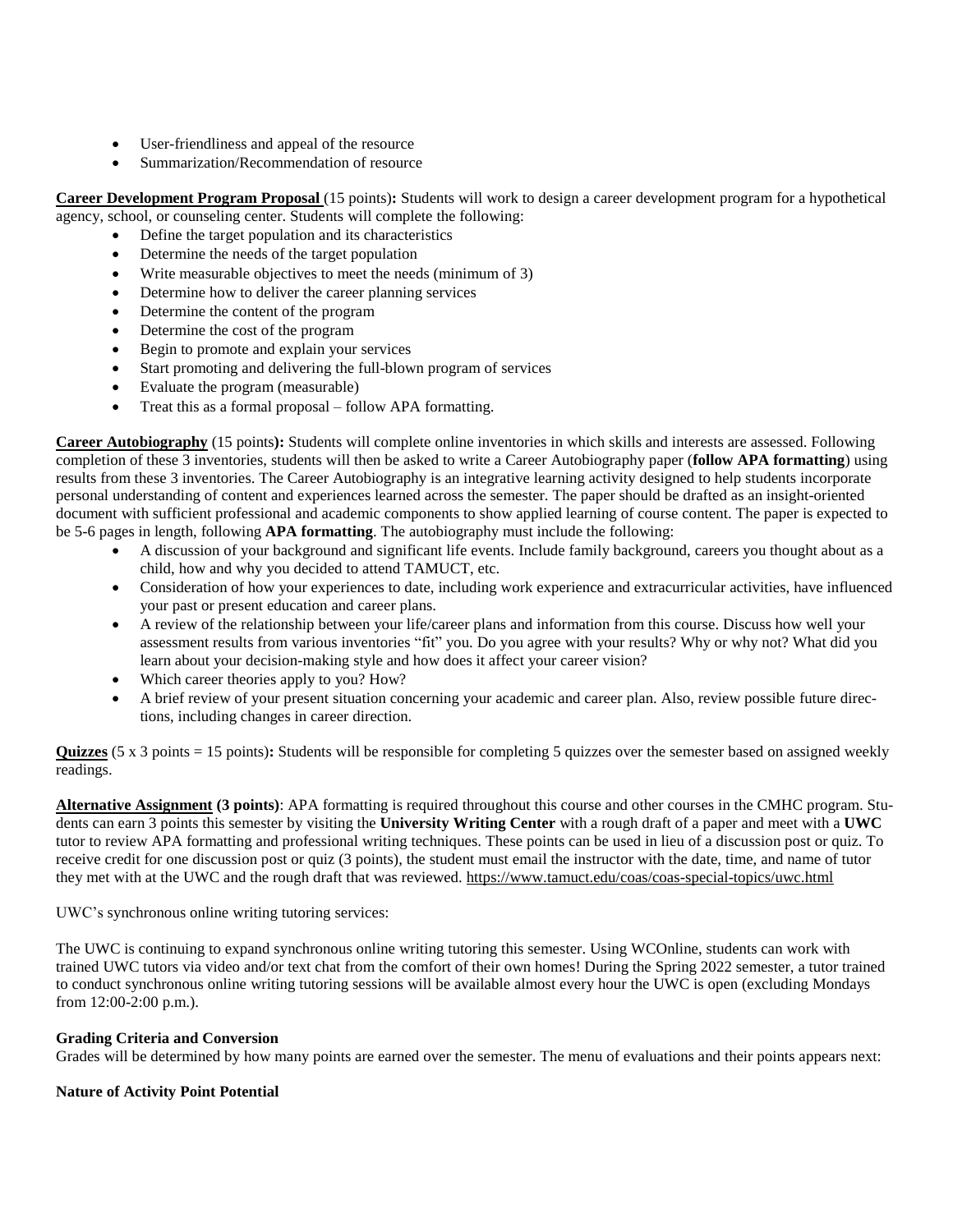| <b>Activity</b>                                      | <b>Points</b> |
|------------------------------------------------------|---------------|
| Career Development and Counseling Video Presentation | 30 points     |
| Career Technology Resource Evaluation                | 10 points     |
| Career Development Program Proposal                  | 15 points     |
| Career Autobiography                                 | 15 points     |
| Discussion Posts $(5 \times 3)$ points each)         | 15 points     |
| Quizzes (5 x 3 points each)                          | 15 points     |
| Total                                                | 100 points    |

Grade Equivalent:  $90 - 100 = A$ 

80 - 89  $=$  B  $70 - 79 = C$  $60 - 69 = D$  $59 - Below = F$ 

**Posting of Grades:**

Grades will be posted on the Canvas Gradebook. Grades will be posted within two weeks of assignment submission. Please check Canvas for grades and feedback on assignments.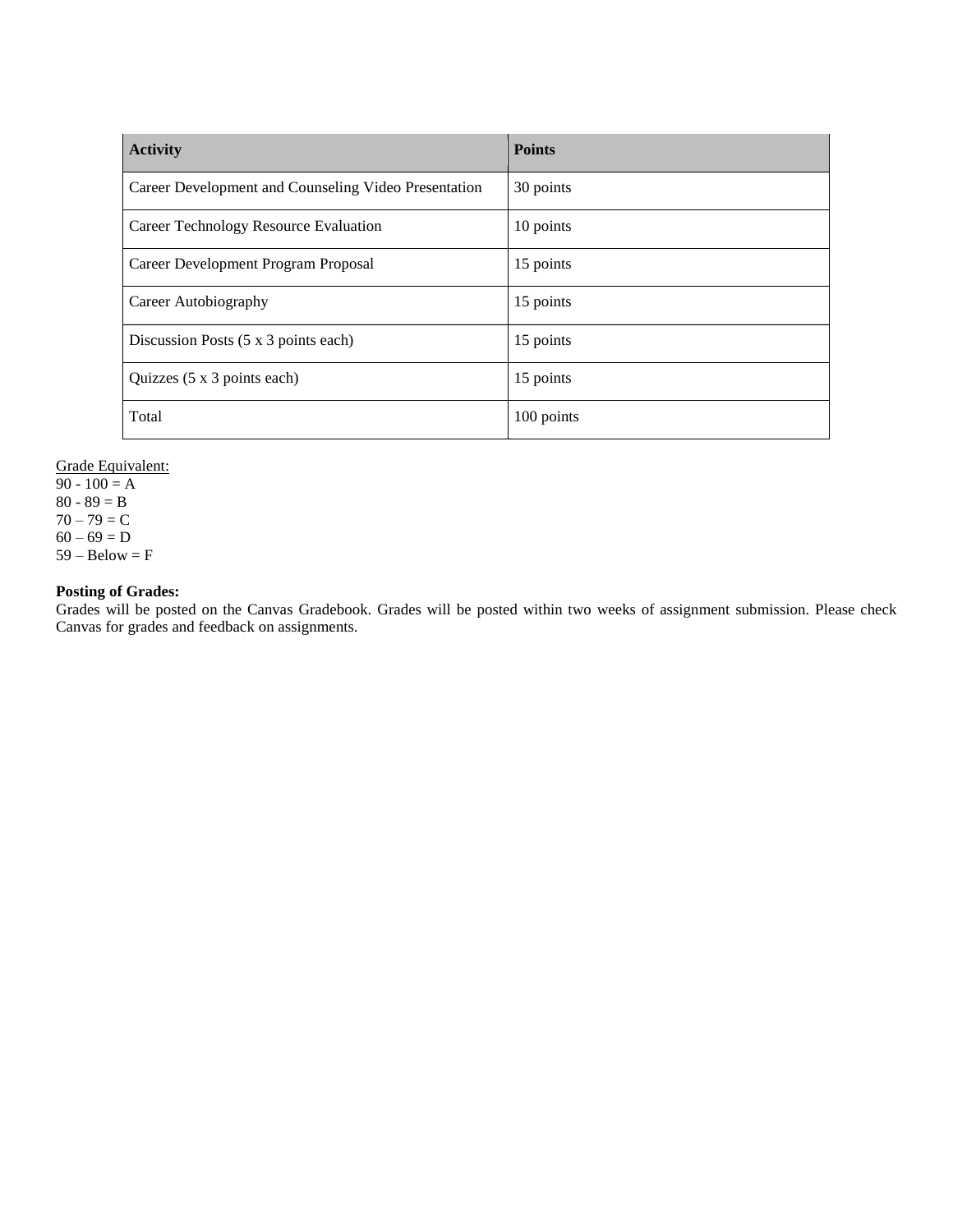# **COURSE CALENDAR**

| Week          | <b>Topic</b>                                                              | <b>Assigned Readings</b><br>for Next Week | <b>Assignments Due</b>                                                       |
|---------------|---------------------------------------------------------------------------|-------------------------------------------|------------------------------------------------------------------------------|
| $1/18 - 1/23$ | Introductions                                                             | Chapter 1                                 | Discussion Post #1 - Main Response<br>(due Friday January 21 9:00 p.m.)      |
| Week 1        | Syllabus Review (video on Canvas)                                         |                                           |                                                                              |
| $1/24 - 1/30$ | Theories of Career Development                                            | Chapter 2                                 | Discussion Post #1 - Response to<br><b>Classmate (due Friday January 28)</b> |
| Week 2        |                                                                           |                                           | 9:00 p.m.)                                                                   |
| $1/31 - 2/6$  | Recent Theories of Career Development                                     | Chapter 3                                 | Discussion Post #2 -<br>Main Response (due Friday Febru-                     |
| Week 3        |                                                                           |                                           | ary 4, 9:00 p.m.)                                                            |
|               |                                                                           |                                           | <b>Classmate Response (due Sunday</b><br>February 6, 9:00 p.m.)              |
| $2/7 - 2/13$  | Providing Culturally Competent Career<br><b>Development Interventions</b> | Chapter 4                                 | Quiz $# 1$ – due February 11, 9 p.m.                                         |
| Week 4        |                                                                           |                                           |                                                                              |
| $2/14 - 2/20$ | Assessment and Career Planning                                            | Chapter 5                                 | Discussion Post #3-<br>Main Response (due Friday Febru-                      |
| Week 5        |                                                                           |                                           | ary 18, 9:00 p.m.)                                                           |
|               |                                                                           |                                           | <b>Classmate Response (due Sunday</b><br>February 20, 9:00 p.m.)             |
| $2/21 - 2/27$ | <b>Career Information and Resources</b>                                   | Chapter 6                                 |                                                                              |
| Week 6        |                                                                           |                                           |                                                                              |
| $2/28 - 3/6$  | Information and Communication Tech-<br>nologies                           | Chapter 7                                 | Quiz $# 2$ – due March 4, 9 p.m.                                             |
| Week 7        |                                                                           |                                           |                                                                              |
| $3/7 - 3/13$  | Career Counseling Strategies and Tech-<br>niques for the $21st$ Century   | Chapter 8                                 | Discussion Post #4-<br><b>Main Response (due Friday March)</b>               |
| Week 8        |                                                                           |                                           | $11, 9:00$ p.m.)                                                             |
|               |                                                                           |                                           | <b>Classmate Response (due Sunday</b><br>March 13, 9:00 p.m.)                |
| $3/14 - 3/20$ |                                                                           | <b>SPRING BREAK</b>                       |                                                                              |
|               |                                                                           |                                           |                                                                              |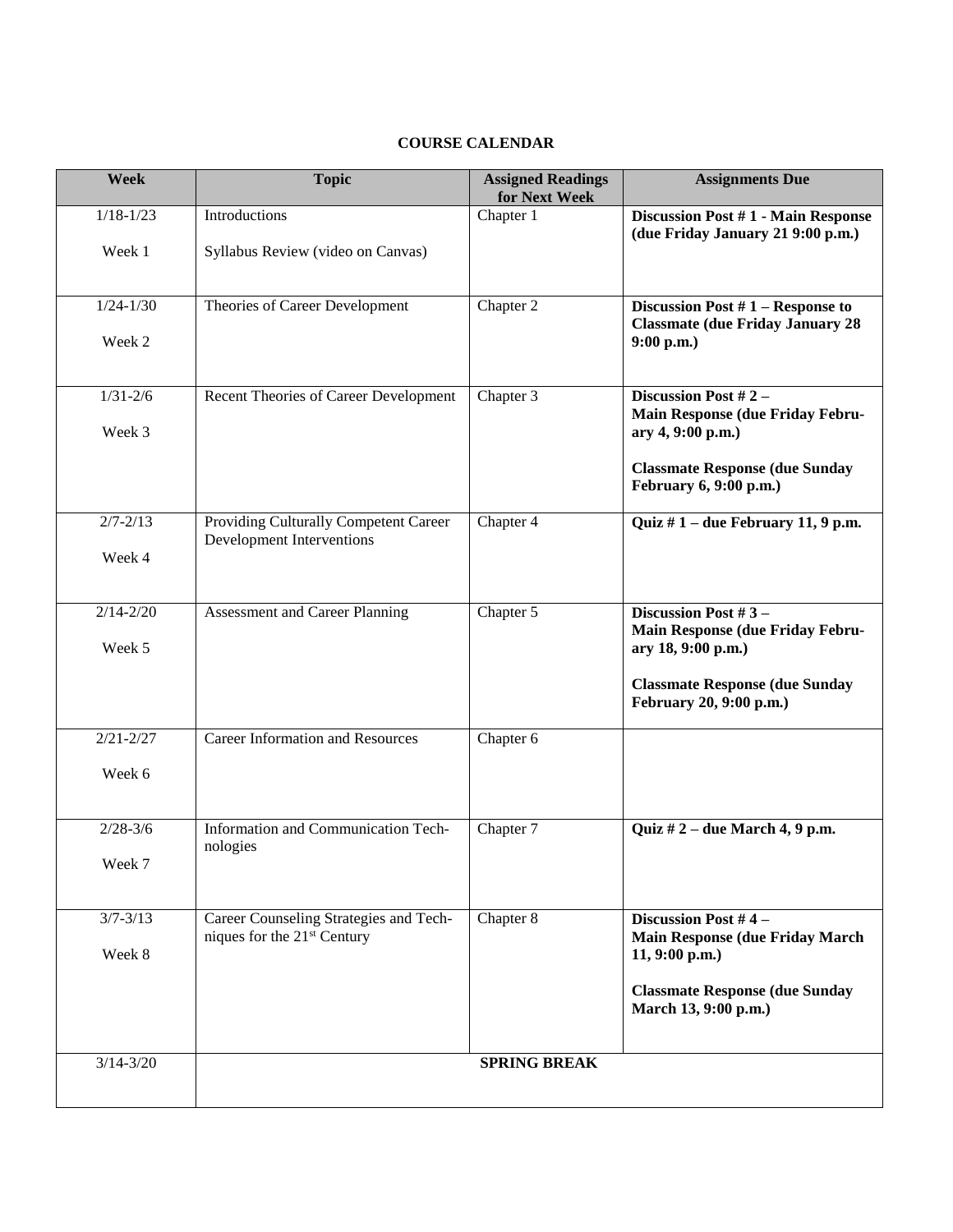| $3/21 - 3/27$<br>Week 9  | Designing, Implementing, and Evaluat-<br>ing Career Development Programs &<br>Services | Chapter 9   | <b>Career Technology Resource Evalu-</b><br>ation - due March 28, 9 p.m.                                                                   |
|--------------------------|----------------------------------------------------------------------------------------|-------------|--------------------------------------------------------------------------------------------------------------------------------------------|
| $3/28 - 4/3$<br>Week 10  | Career Development Interventions in the<br><b>Elementary Schools</b>                   | Chapter 10  | Quiz $#3$ – due April 1, 9 p.m.                                                                                                            |
| $4/4 - 4/10$<br>Week 11  | Career Development Interventions in the<br>Middle Schools                              | Chapter 11  | Discussion Post #5 -<br>Main Response (due Friday, April<br>8, 9:00 p.m.)<br><b>Classmate Response (due Sunday</b><br>April 10, 9:00 p.m.) |
| $4/11 - 4/17$<br>Week 12 | Career Development Interventions in<br><b>High School</b>                              | Chapter 12  | <b>Career Development and Counsel-</b><br>ing Video Presentation - due April<br>18, 9 p.m.                                                 |
| $4/18 - 4/24$<br>Week 13 | Career Development Interventions in<br><b>Higher Education</b>                         | Chapter 13  | Quiz #4 – due April 22, 9 p.m.                                                                                                             |
| $4/25 - 5/1$<br>Week 14  | Career Development Interventions in<br><b>Community Settings</b>                       | Chapters 14 | <b>Career Development Program Pro-</b><br>posal - due May 2, 9 p.m.                                                                        |
| $5/2 - 5/8$<br>Week 15   | Ethical Issues in Career Development<br>Interventions                                  | Chapters 15 | Quiz # 5 - due May 6, 9 p.m.                                                                                                               |
| 5/9<br>Week 16           | Finals Week                                                                            |             | Career Autobiography - due Mon-<br>day, May 9, 9 p.m.                                                                                      |

### **Important University Dates**

*https://www.tamuct.edu/registrar/academic-calendar.html*

# **TECHNOLOGY REQUIREMENTS AND SUPPORT Technology Requirements**

This course will use the A&M-Central Texas Instructure Canvas learning management system. **We strongly recommend the latest versions of Chrome or Firefox browsers. Canvas no longer supports any version of Internet Explorer.**

Logon to A&M-Central Texas Canvas [https://tamuct.instructure.com/] or access Canvas through the TAMUCT Online link in myCT [https://tamuct.onecampus.com/]. You will log in through our Microsoft portal.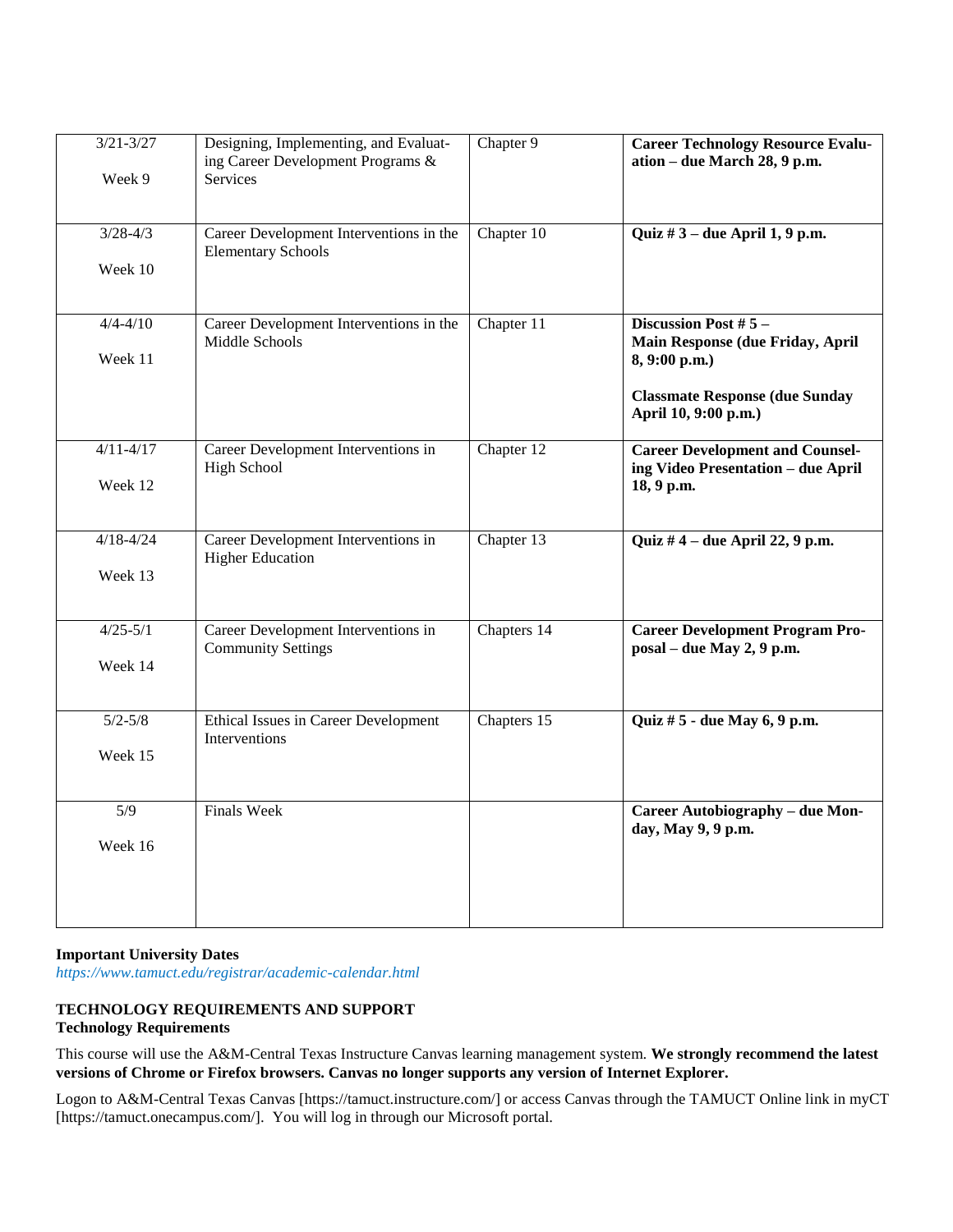Username: Your MyCT email address. Password: Your MyCT password

# **Canvas Support**

Use the Canvas Help link, located at the bottom of the left-hand menu, for issues with Canvas. You can select "Chat with Canvas Support," submit a support request through "Report a Problem," or call the Canvas support line: 1-844-757-0953.

For issues related to course content and requirements, contact your instructor.

# **Online Proctored Testing**

A&M-Central Texas uses Proctorio for online identity verification and proctored testing. This service is provided at no direct cost to students. If the course requires identity verification or proctored testing, the technology requirements are: Any computer meeting the minimum computing requirements, plus web camera, speaker, and microphone (or headset). Proctorio also requires the Chrome web browser with their custom plug in.

# **Other Technology Support**

For log-in problems, students should contact Help Desk Central, 24 hours a day, 7 days a week

Email: [helpdesk@tamu.edu](mailto:helpdesk@tamu.edu) Phone: (254) 519-5466 [Web Chat:](http://hdc.tamu.edu/) [http://hdc.tamu.edu] *Please let the support technician know you are an A&M-Central Texas student.*

# **UNIVERSITY RESOURCES, PROCEDURES, AND GUIDELINES**

### **Drop Policy**

If you discover that you need to drop this class, you must complete the [Drop Request](https://dynamicforms.ngwebsolutions.com/casAuthentication.ashx?InstID=eaed95b9-f2be-45f3-a37d-46928168bc10&targetUrl=https%3A%2F%2Fdynamicforms.ngwebsolutions.com%2FSubmit%2FForm%2FStart%2F53b8369e-0502-4f36-be43-f02a4202f612) Dynamic Form through Warrior Web.

[https://dynamicforms.ngwebsolutions.com/casAuthentication.ashx?InstID=eaed95b9-f2be-45f3-a37d-46928168bc10&targetUrl=https%3A%2F%2Fdynamicforms.ngwebsolutions.com%2FSubmit%2FForm%2FStart%2F53b8369e-0502-4f36-be43 f02a4202f612].

Faculty cannot drop students; this is always the responsibility of the student. The Registrar's Office will provide a deadline on the Academic Calendar for which the form must be completed. Once you submit the completed form to the Registrar's Office, you must go into Warrior Web and confirm that you are no longer enrolled. If you still show as enrolled, FOLLOW-UP with the Registrar's Office immediately. You are to attend class until the procedure is complete to avoid penalty for absence. Should you miss the drop deadline or fail to follow the procedure, you will receive an F in the course, which may affect your financial aid and/or VA educational benefits.

# **Academic Integrity**

Texas A&M University-Central Texas values the integrity of the academic enterprise and strives for the highest standards of academic conduct. A&M-Central Texas expects its students, faculty, and staff to support the adherence to high standards of personal and scholarly conduct to preserve the honor and integrity of the creative community. Any deviation by students from this expectation may result in a failing grade for the assignment and potentially a failing grade for the course. All academic misconduct concerns will be referred to the Office of Student Conduct. When in doubt on collaboration, citation, or any issue, please contact your instructor before taking a course of action.

For more [information](https://nam04.safelinks.protection.outlook.com/?url=https%3A%2F%2Fwww.tamuct.edu%2Fstudent-affairs%2Fstudent-conduct.html&data=04%7C01%7Clisa.bunkowski%40tamuct.edu%7Ccfb6e486f24745f53e1a08d910055cb2%7C9eed4e3000f744849ff193ad8005acec%7C0%7C0%7C637558437485252160%7CUnknown%7CTWFpbGZsb3d8eyJWIjoiMC4wLjAwMDAiLCJQIjoiV2luMzIiLCJBTiI6Ik1haWwiLCJXVCI6Mn0%3D%7C1000&sdata=yjftDEVHvLX%2FhM%2FcFU0B99krV1RgEWR%2BJ%2BhvtoR6TYk%3D&reserved=0) regarding the Student Conduct process, [https://www.tamuct.edu/student-affairs/student-conduct.html].

If you know of potential honor violations by other students, you may [submit](https://nam04.safelinks.protection.outlook.com/?url=https%3A%2F%2Fcm.maxient.com%2Freportingform.php%3FTAMUCentralTexas%26layout_id%3D0&data=04%7C01%7Clisa.bunkowski%40tamuct.edu%7Ccfb6e486f24745f53e1a08d910055cb2%7C9eed4e3000f744849ff193ad8005acec%7C0%7C0%7C637558437485262157%7CUnknown%7CTWFpbGZsb3d8eyJWIjoiMC4wLjAwMDAiLCJQIjoiV2luMzIiLCJBTiI6Ik1haWwiLCJXVCI6Mn0%3D%7C1000&sdata=CXGkOa6uPDPX1IMZ87z3aZDq2n91xfHKu4MMS43Ejjk%3D&reserved=0) a report, [https://cm.maxient.com/reportingform.php?TAMUCentralTexas&layout\_id=0].

### **Academic Accommodations**

At Texas A&M University-Central Texas, we value an inclusive learning environment where every student has an equal chance to succeed and has the right to a barrier-free education. The Warrior Center for Student Success, Equity and Inclusion is responsible for ensuring that students with a disability receive equal access to the university's programs, services and activities. If you believe you have a disability requiring reasonable accommodations, please contact the Office of Access and Inclusion, WH-212; or call (254) 501-5836. Any information you provide is private and confidential and will be treated as such.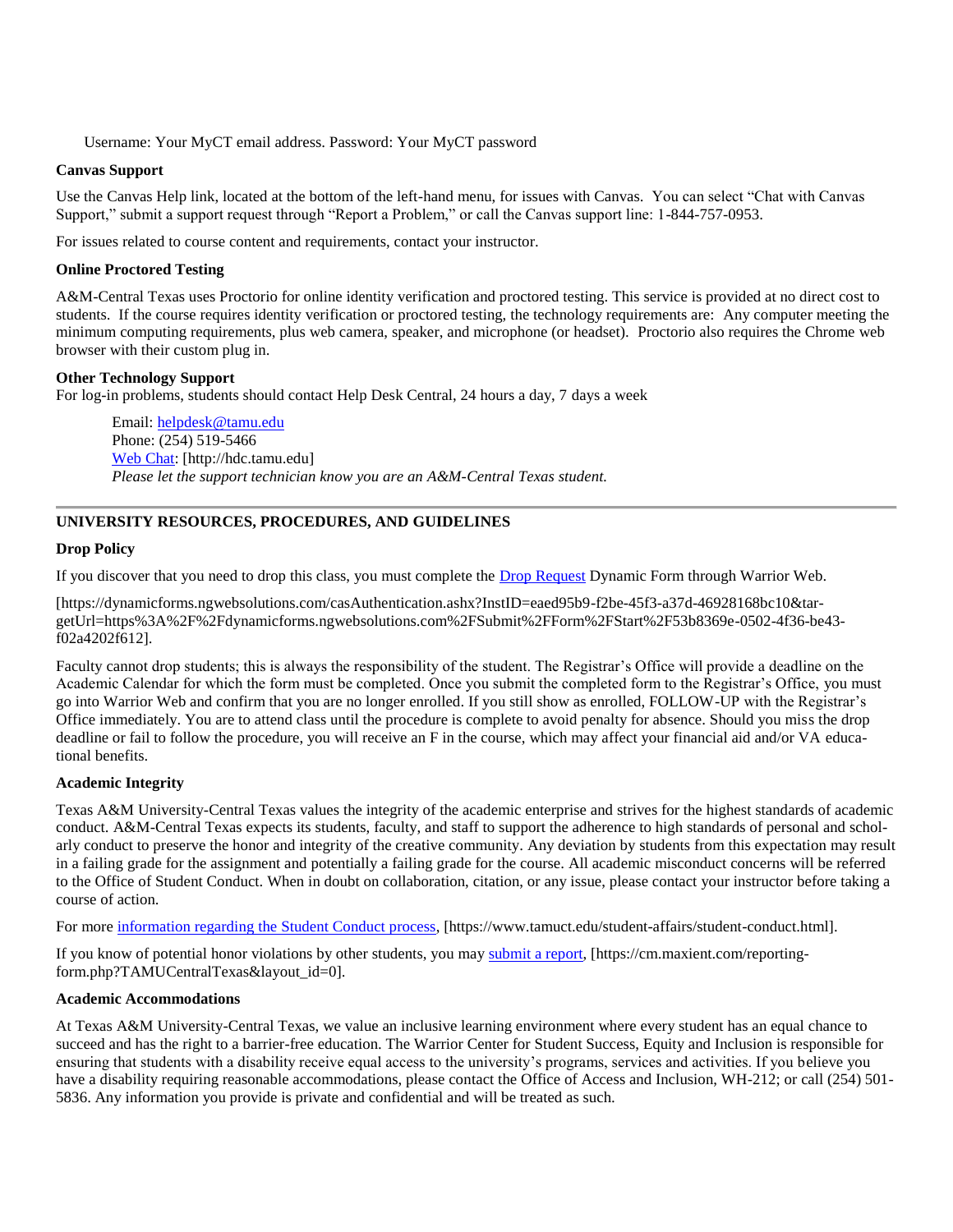For more information, please visit our [Access & Inclusion](https://tamuct.instructure.com/courses/717) Canvas page (log-in required) [https://tamuct.instructure.com/courses/717]

### **Important information for Pregnant and/or Parenting Students**

Texas A&M University-Central Texas supports students who are pregnant and/or parenting. In accordance with requirements of Title IX and related guidance from US Department of Education's Office of Civil Rights, the Dean of Student Affairs' Office can assist students who are pregnant and/or parenting in seeking accommodations related to pregnancy and/or parenting. Students should seek out assistance as early in the pregnancy as possible. For more information, please visit [Student Affairs](https://www.tamuct.edu/student-affairs/pregnant-and-parenting-students.html) [https://www.tamuct.edu/student-affairs/pregnant-and-parenting-students.html]. Students may also contact the institution's Title IX Coordinator. If you would like to read more about these [requirements and guidelines](http://www2.ed.gov/about/offices/list/ocr/docs/pregnancy.pdf) online, please visit the website [http://www2.ed.gov/about/offices/list/ocr/docs/pregnancy.pdf].

Title IX of the Education Amendments Act of 1972 prohibits discrimination on the basis of sex and gender–including pregnancy, parenting, and all related conditions. A&M-Central Texas is able to provide flexible and individualized reasonable accommodation to pregnant and parenting students. All pregnant and parenting students should contact the Associate Dean in the Division of Student Affairs at (254) 501-5909 to seek out assistance. Students may also contact the University's Title IX Coordinator.

### **Tutoring**

Tutoring is available to all A&M-Central Texas students, both virtually and in-person. Student success coaching is available online upon request.

If you have a question, are interested in becoming a tutor, or in need of success coaching contact the Warrior Center for Student Success, Equity and Inclusion at (254) 501-5836, visit the Warrior Center at 212 Warrior Hall, or by emailing [Warrior-](mailto:WarriorCenter@tamuct.edu)[Center@tamuct.edu.](mailto:WarriorCenter@tamuct.edu)

To schedule tutoring sessions and view tutor availability, please visit Tutor [Matching](https://nam04.safelinks.protection.outlook.com/?url=http%3A%2F%2Fwww.tutormatchingservices.com%2FTAMUCT&data=04%7C01%7Clisa.bunkowski%40tamuct.edu%7C886784139069461670c308d9aa01f55e%7C9eed4e3000f744849ff193ad8005acec%7C0%7C0%7C637727747643427346%7CUnknown%7CTWFpbGZsb3d8eyJWIjoiMC4wLjAwMDAiLCJQIjoiV2luMzIiLCJBTiI6Ik1haWwiLCJXVCI6Mn0%3D%7C3000&sdata=D%2F8HN2bUT1lLPfs5qSqKYlwh8a7pZVy7isM2gppluQE%3D&reserved=0) Services [https://tutormatchingservice.com/TAMUCT] or visit the Tutoring Center in 111 Warrior Hall.

Chat live with a remote tutor 24/7 for almost any subject from on your computer! Tutor.com is an online tutoring platform that enables A&M-Central Texas students to log in and receive online tutoring support at no additional cost. This tool provides tutoring in over 40 subject areas except writing support. Access Tutor.com through Canvas.

### **University Writing Center**

University Writing Center: Located in Warrior Hall 416, the University Writing Center (UWC) at Texas A&M University–Central Texas (A&M–Central Texas) is a free service open to all A&M–Central Texas students. For the Spring 2022 semester, the hours of operation are from 10:00 a.m.-5:00 p.m. Monday thru Thursday in Warrior Hall 416 (with online tutoring available every hour as well) with satellite hours available online only Monday thru Thursday from 6:00-9:00 p.m. and Saturday 12:00-3:00 p.m.

Tutors are prepared to help writers of all levels and abilities at any stage of the writing process. While tutors will not write, edit, or grade papers, they will assist students in developing more effective composing practices. By providing a practice audience for students' ideas and writing, our tutors highlight the ways in which they read and interpret students' texts, offering guidance and support throughout the various stages of the writing process. In addition, students may work independently in the UWC by checking out a laptop that runs the Microsoft Office suite and connects to WIFI, or by consulting our resources on writing, including all of the relevant style guides. Whether you need help brainstorming ideas, organizing an essay, proofreading, understanding proper citation practices, or just want a quiet place to work, the UWC is here to help!

Students may arrange a one-to-one session with a trained and experienced writing tutor by making an appointment via [WCOnline](https://tamuct.mywconline.com/)  [https://tamuct.mywconline.com/]. In addition, you can email Dr. Bruce Bowles Jr. at bruce.bowles@tamuct.edu if you have any questions about the UWC, need any assistance with scheduling, or would like to schedule a recurring appointment with your favorite tutor by making an appointment via [WCOnline](https://tamuct.mywconline.com/) [https://tamuct.mywconline.com/]. In addition, you can email Dr. Bruce Bowles Jr. at bruce.bowles@tamuct.edu if you have any questions about the UWC, need any assistance with scheduling, or would like to schedule a recurring appointment with your favorite tutor.

# **University Library**

The University Library provides many services in support of research across campus and at a distance. We offer over 200 electronic databases containing approximately 400,000 eBooks and 82,000 journals, in addition to the 96,000 items in our print collection, which